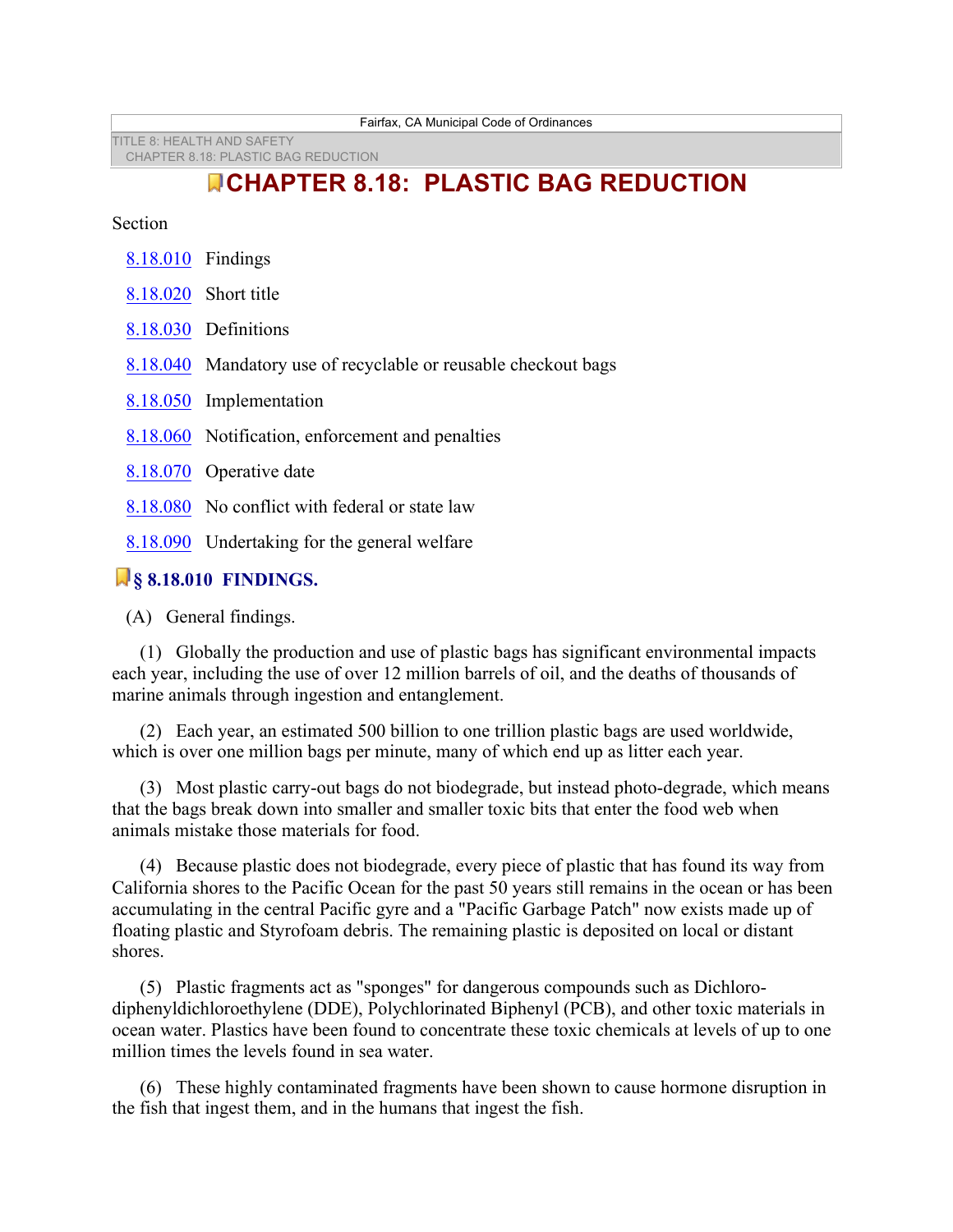(7) Data collected from the state's annual Coastal Cleanup and the 1999 Pilot Litter Study by the Department of Conservation "indicates that disposable retail bags represent some of the most commonly littered items. Plastic bags are easily carried by wind from uncovered trash and dumpsters, vehicles and solid waste facilities including landfills."

 (8) The US Marine Mammal Commission estimates that "257 marine species have been reported entangled in or having ingested marine debris...the plastic constricts the animals' movements and kills marine animals through starvation, exhaustion or infection from deep wounds caused by tightening material. The animals may starve to death as the plastic clogs their intestines preventing them from obtaining vital nutrients. Toxic substances present in plastics are known to cause death or reproductive failure in fish, shellfish and wildlife."

 (9) The Environmental Protection Agency (EPA) reports that over 52,000 tons of disposable bags were used in California in 2000 and less than 50 tons were recovered for recycling.

 (10) According to Californians Against Waste, over 19 billion disposable plastic bags are generated in California every year, resulting in over 147,000 tons of waste. An estimated 60% of these bags are generated by grocery stores. These bags represent a disproportionately large share of litter and marine debris according to a 1999 Department of Conservation study.

 (11) The economics of recycling plastic bags are difficult to sustain, due to the logistics of sorting, contamination of inks, and the overall low quality of the plastic used in plastic bags, resulting in an estimated rate of 1% to 3% of all plastic bags being recycled in any way.

 (12) Many plastic bags collected for recycling never get recycled but instead get shipped to third world countries where less stringent environmental laws permit cheap incineration which emits toxic chemicals which are known to cause harm and injury to human health.

 (13) While there are many serious negative environmental impacts from the use of paper grocery bags as well, nonetheless, 45% of all paper products are recycled while less than 5% of plastics are recycled.

 (14) Almost all curbside pickup and recycling centers allow customers to mix paper bags with newspapers for recycling but very few accept plastic bags for recycling.

 (15) The proliferation of plastic carry-out bags at retail stores of all kinds is unmitigated, and recent state legislation mandating that grocery stores provide bins for plastic bag recycling (AB 2449) is not expected to have significant impact on reducing the use of plastic bags (and may not improve recycling rates, given the difficult logistics and poor economics of recycling plastic bags).

 (16) The EPA estimates that disposal costs for single-use retail bags in the state exceeds \$51,000,000 annually.

 (17) The nation of Ireland imposed a \$.17 surcharge on carry-out plastic bags which resulted in a 90% decrease in consumption of plastic bags.

 (18) State law does not prohibit local ordinances from seeking to remedy this problem by banning plastic bags outright in favor of re-usable cloth bags or paper bags or adding a surcharge for paper-carry out bags.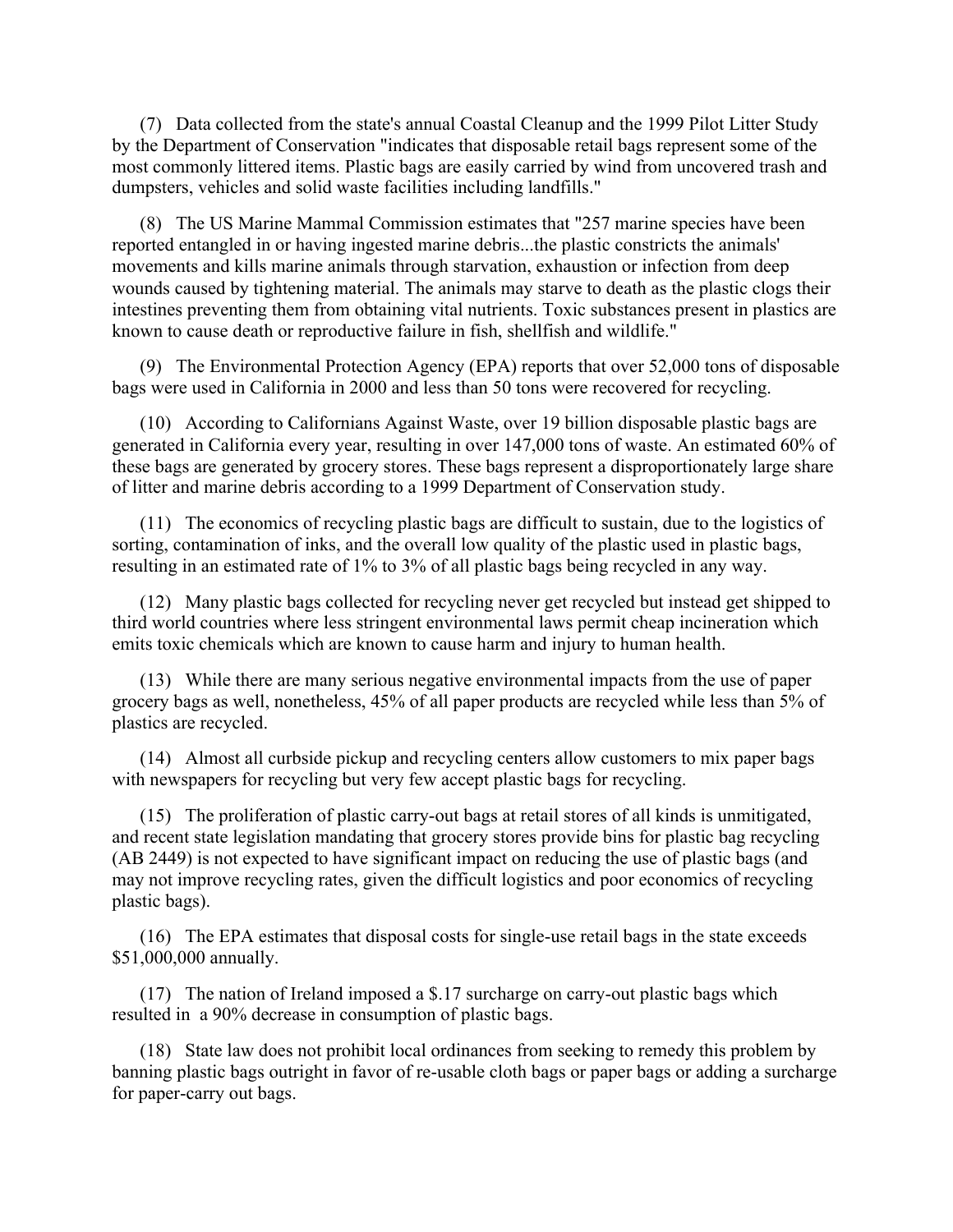(19) Alternatives to plastic bags are readily available and include re-usable cloth bags, paper bags, and grocery stores could do more to provide for sale and encourage their customers to use such bags, making plastic unnecessary.

 (20) State law does not prohibit the adoption, implementation, or enforcement of any local ordinance, resolution, regulation or rule governing curbside or drop off recycling programs operated by, or pursuant to a contract with a city, county or other public agency, including any action relating to fees for these programs.

 (21) The town has a duty to protect the natural environment, the economy, and the health of its citizens.

 (22) The town has adopted town-wide goals of 80% landfill diversion by 2012 and zero waste by 2020.

 (23) The expansive usage of plastic shopping bags and their typical disposal creates an impediment to Fairfax's landfill diversion goals.

 (24) Plastic shopping bags are difficult to recycle and currently contaminate, or will contaminate, material that is processed through Fairfax's recycling and anticipated composting programs.

 (25) Plastic shopping bags create significant litter problems in Fairfax's neighborhoods and also its streets, parks, creeks and open space lands.

 (26) It is the intent of the State Legislature, in enacting Cal. Public Resources Code Division 30, Part 3, Chapter 5.1 (commencing with § 42250), to encourage the use of reusable bags by consumers and retailers and to reduce the consumption of single-use bags.

(B) Therefore, a need exists to adopt regulations to reduce the use of plastic bags in Fairfax.

(Ord. 722, passed 8-1-2007; Am. Ord. 726, passed 11-7-2007; Am. Ord. approved by voters 11- 4-2008)

### **§ 8.18.020 SHORT TITLE.**

This chapter shall be entitled the "Plastic Bag Reduction Ordinance."

(Ord. 722, passed 8-1-2007; Am. Ord. 726, passed 11-7-2007; Am. Ord. approved by voters 11- 4-2008)

#### **§ 8.18.030 DEFINITIONS.**

For the purposes of this chapter, the following words shall have the following meanings:

 *CHECKOUT BAG.* A carryout bag intended to convey or protect goods, products or packaged food products provided by a store, eating place, shop, food vendor or retail food vendor to a customer at the point of sale.

*EATING PLACE.* A retail establishment primarily engaged in the sale of prepared food and drinks for consumption on the premises as defined under Municipal Code § 17.008.020 located within the geographical limits of the town.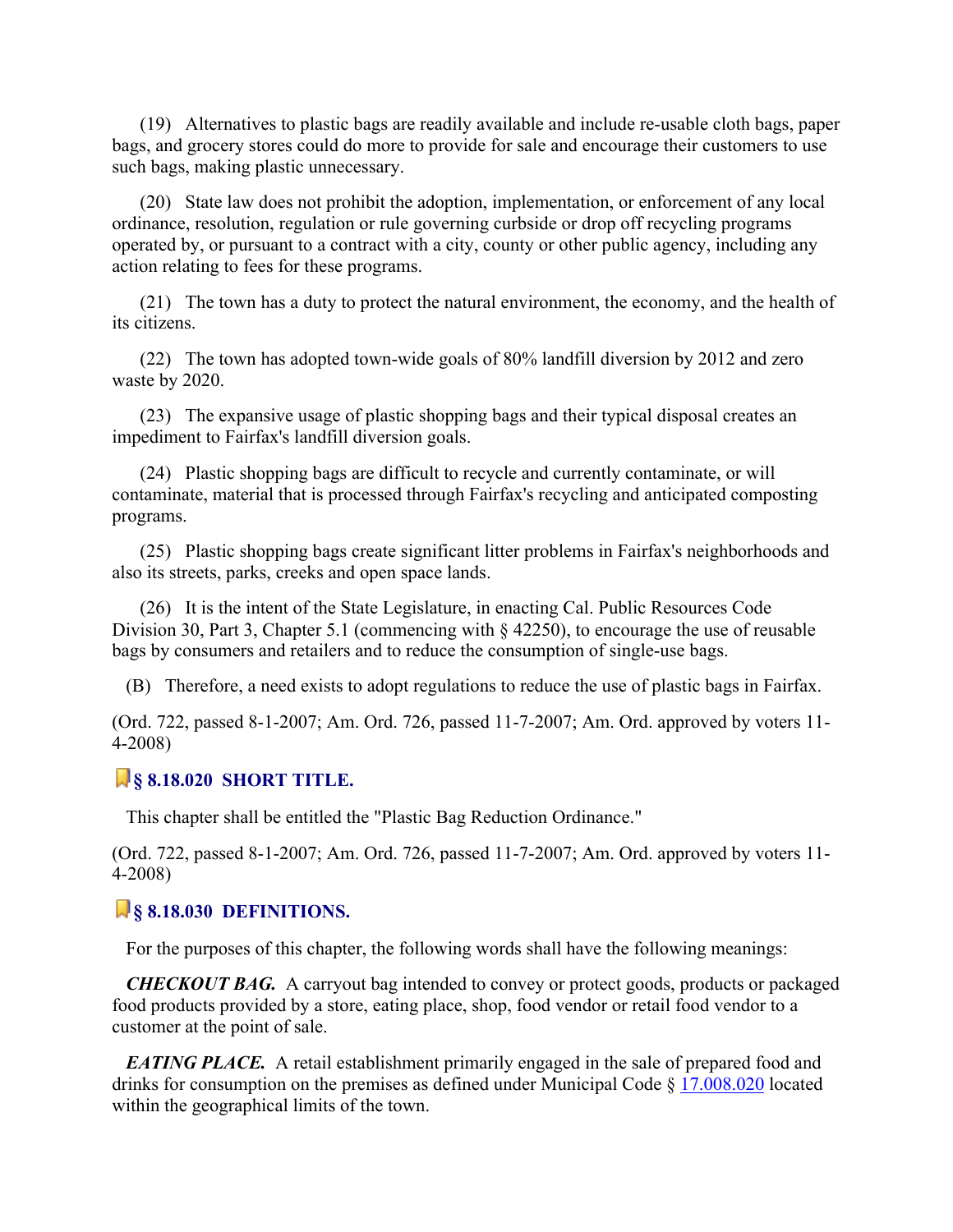*FOOD VENDOR.* Any restaurant or retail food vendor as defined under Municipal Code § 8.18.030.

*PERSON.* An individual, trust, firm, joint stock company, corporation, cooperative, partnership, or association.

 *RECYCLABLE.* Material that can be sorted, cleansed, and reconstituted using the town's available recycling collection programs for the purpose of using the altered form in the manufacture of a new product. Recycling does not include burning, incinerating, converting, or otherwise thermally destroying solid waste.

 *RECYCLABLE PAPER BAG.* A paper bag that is 100% recyclable overall and contains a minimum of 40% post-consumer recycled content.

*RETAIL FOOD VENDOR.* Any store, shop, sales outlet or other establishment, including a grocery store or a delicatessen, other than a restaurant, located within the town, which sells takeout food as defined under Municipal Code §8.16.020 located within the geographical limits of the town.

 *REUSABLE BAG.* A bag with handles that is specifically designed and manufactured for multiple reuse and is either made of cloth or other machine washable fabric.

*SHOP.* A use devoted primarily to the sale of a service or a product or products, but the service is performed or the product to be sold is prepared in its finished form on the premises as defined under Municipal Code § 17.008.020 located within the geographical limits of the town. Notwithstanding the foregoing, dry cleaning establishments are excluded from the definition of *SHOP*.

*STORE.* A public establishment devoted exclusively to the retail sale of a commodity or commodities as defined under Municipal Code § 17.008.020 located within the geographical limits of the town.

(Ord. 722, passed 8-1-2007; Am. Ord. 726, passed 11-7-2007; Am. Ord. approved by voters 11- 4-2008)

## **§ 8.18.040 MANDATORY USE OF RECYCLABLE OR REUSABLE CHECKOUT BAGS.**

 (A) All stores, shops, eating places, food vendors and retail food vendors, shall provide only the following as checkout bags to customers: recyclable paper bags, or reusable bags.

 (B) Violation of the requirements set forth in division (A) of this section shall subject stores, shops, eating places, food vendors and retail food vendors to penalties set forth in Municipal Code § 8.18.060.

 (C) Nothing in this section shall be read to preclude stores, shops, eating places and retail food vendors from making reusable bags available for sale to customers.

(Ord. 722, passed 8-1-2007; Am. Ord. 726, passed 11-7-2007; Am. Ord. approved by voters 11- 4-2008)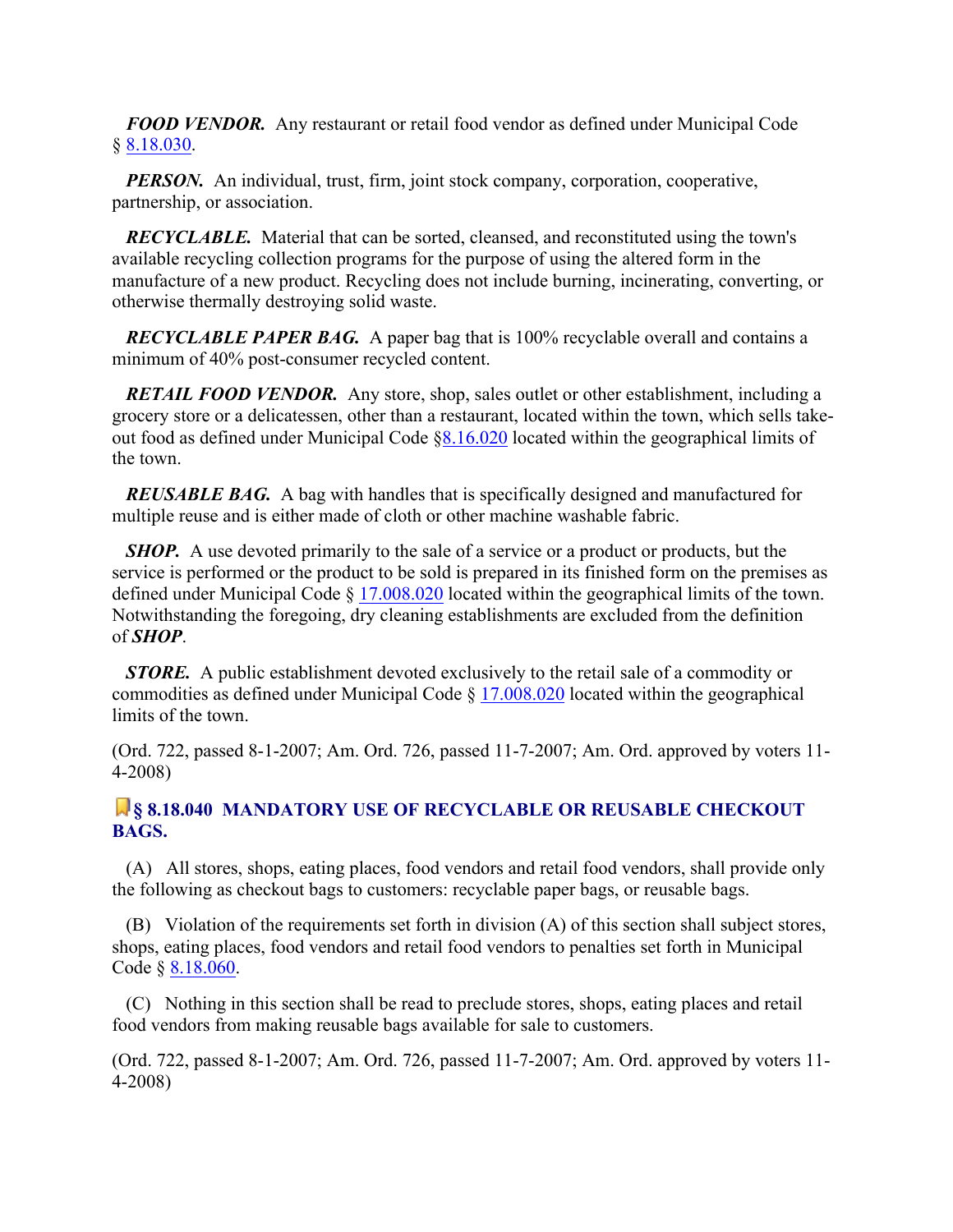# **§ 18.18.050 IMPLEMENTATION.**

 The Town Council, after a public hearing, may adopt and may amend guidelines, rules, regulations and forms to implement and enforce this chapter.

(Ord. approved by voters 11-4-2008)

#### **§ 18.18.060 NOTIFICATION, ENFORCEMENT AND PENALTIES.**

 (A) The town shall provide a copy of this chapter to every new store, shop, eating place, food vendor and retail food vendor that applies for a business license in the town. Thirty days before this chapter becomes operative, the town shall mail or deliver a copy of it to every store, shop, eating place, food vendor and retail food vendor within the town.

 (B) The Town Manager or his or her designee will have primary responsibility for enforcement of this chapter. The Town Manager or his or her designee is authorized to promulgate regulations and to take any and all other actions reasonable and necessary to enforce this chapter, including, but not limited to, entering the premises of any affected retail store to verify compliance.

 (C) Any person who violates this chapter shall be guilty of an infraction. If charged as an infraction, upon conviction thereof, said person shall be punished by a fine not exceeding \$100 for a first violation, a fine not exceeding \$200 for a second violation within the same year, and a fine not exceeding \$500 for each additional violation within the same year.

 (D) In the event that the town adopts an ordinance creating a procedure for imposing and reviewing Administrative Penalties pursuant to Cal. Gov't Code § 53069.4, the town may impose Administrative Penalties for violation of this chapter as follows:

- (1) In an amount not exceeding \$100 for the first violation;
- (2) In an amount not exceeding \$200 for the second violation in the same year; and
- (3) In an amount not exceeding \$500 for each subsequent violation in the same year.

 (E) The Town Attorney may seek legal, injunctive, or other equitable relief to enforce this chapter.

(Ord. approved by voters 11-4-2008)

#### **§ 8.18.070 OPERATIVE DATE.**

This chapter shall become operative six months after its effective date.

(Ord. approved by voters 11-4-2008)

#### **§ 8.18.080 NO CONFLICT WITH FEDERAL OR STATE LAW.**

 Nothing in this chapter shall be interpreted or applied so as to create any requirement, power or duty in conflict with any federal or state law.